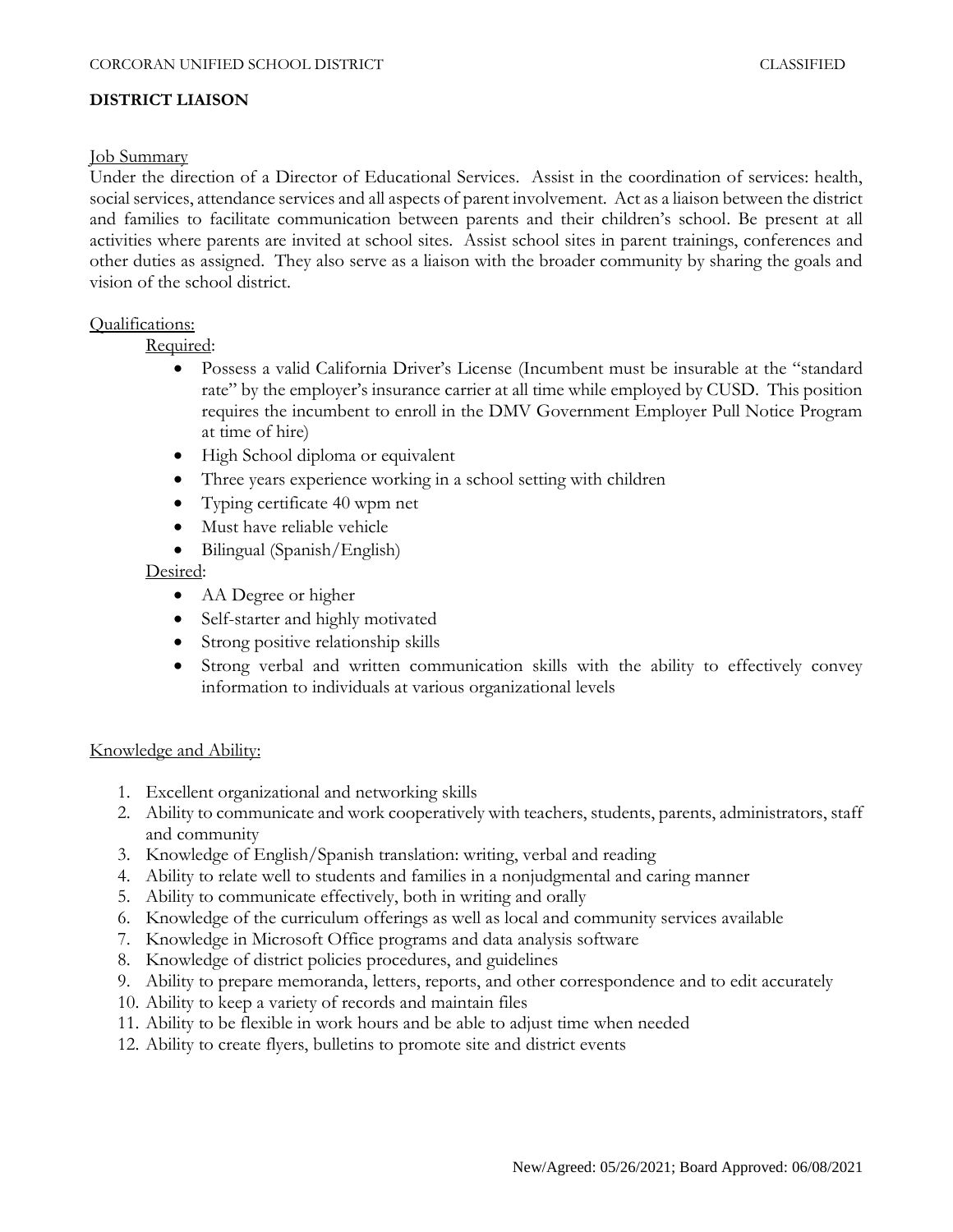# **DISTRICT LIAISON**

Essential Functions of this position, which may change or evolve in the future, are, but not limited to, the following:

- 1. Attendance at DELAC meetings, Parent Advisory Committee meetings on and other meetings as deemed necessary; SSC, ELAC, IEP, SARB, Expulsion Hearings, WASC, LCAP/LSAC and any other school parent organizations/events
- 2. Transcribes meeting minutes and documents related to District level committee meetings as assigned by supervisor/designee
- 3. Serve as a positive liaison between students, parents, school and community
- 4. Prepares a variety of documents, reports and written materials (e.g. student progress, contacts with parents, teachers, outside professionals, etc.) for the purpose of communicating information to parents, staff, providing written support, developing recommendations and/or conveying information
- 5. Ensure that reports are prepared and submitted as required
- 6. Drafts, edits and processes records for a variety of meetings; researches and compiles data and related reports; prepares complex reports; maintains various office records and statistical reports
- 7. Communicate regularly with other site staff regarding child/family issues and share other necessary information
- 8. Promote parent involvement and coordinate annual trainings
- 9. Assist school sites in preparing and presenting parent training orientations for volunteering in classrooms
- 10. Visit and consult with parent after first attempt and counseling over chronic absenteeism.
- 11. Organize activities and events for parent involvement, e.g., support groups, basic needs services
- 12. Provide support for partnerships with the school and other organizations and agencies
- 13. Assist families with completion of the appropriate District required forms
- 14. Will interpret and translate as needed
- 15. Register students into all school sites as needed
- 16. Maintain parent information sources such as websites, social media and calendars
- 17. Prepares newsletters, special brochures, flyers and other publications
- 18. May assist in notification to parents of school functions such as award assemblies and student presentations
- 19. Independently compose correspondence with supervisor approval
- 20. Dispense information to the public in person, by phone or digitally; automated telephone and Internet-based parental notification system
- 21. Assists in reviewing and processing SIS (Student Information Systems), parent portal and/or online registration as necessary to provide support
- 22. Make referrals to additional services required by the student or other family members
- 23. Maintain, file and keep accurate records and protect confidential information
- 24. Assist District Admin or designee with related responsibilities
- 25. Travel from site to site within the District
- 26. Conduct home visits for the purpose of attendance, social services, disciplinary and all aspect of parent involvement
- 27. Perform other appropriate duties as assigned that support the mission, vision, values and goals of the District.